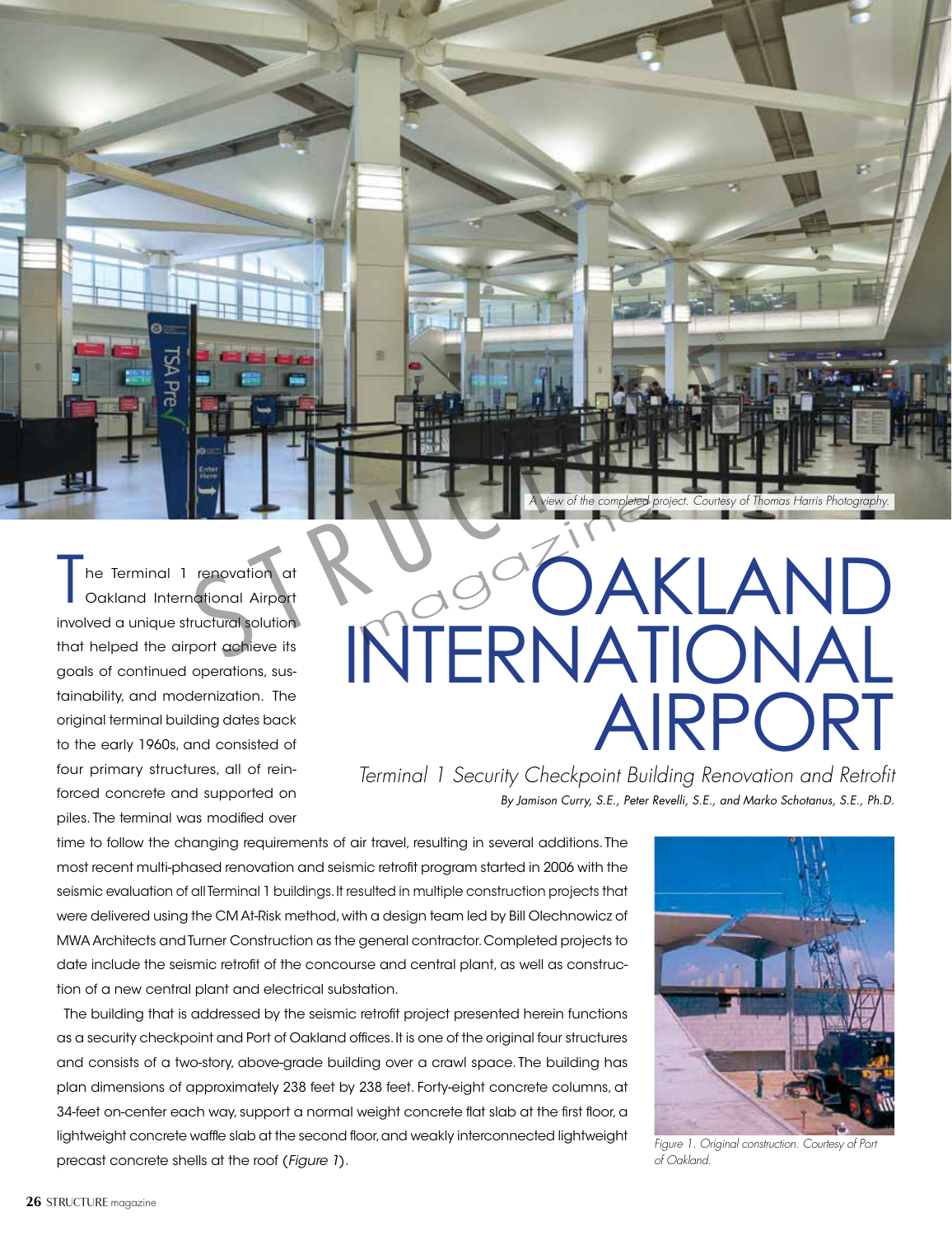

*Figure 2. Various design configurations of the cast collar; actual casting on the right.*

The vertical elements of the original seismic force-resisting system consisted of concrete walls at the crawl space level, reinforced masonry walls at the first story, and cantilever columns at the second story. The original Air Traffic Control Tower for the airport was located within the footprint of this building but was seismically separated from the two-story building by a joint. The tower was demolished as part of the renovation and retrofit project, its function having been replaced by a new tower located nearby.

y a new tower located nearby.<br>The retrofit scheme for the remaining structure introduced new vertical seismic force-resisting elements at the perimeter, consisting of special reinforced concrete shear walls at the crawlspace and first story, and buckling-restrained braced frames at the second story. Columns and local areas of the existing concrete floor slab were improved using FRP. A new diaphragm was created at the roof level by the addition of a horizontal truss system comprised of hollow structural sections connected at column locations using a cast steel column collar.

Because a new lateral system was provided for the existing structure, design criteria were based on a combination of the 2010 *California Building Code* and ASCE 41-06, *Seismic Rehabilitation of Existing Buildings*, with the Basic Safety Objective as defined in ASCE 41-06 as the target performance level. Response spectrum analysis was used, and the base shear from the ASCE 41 analysis was scaled up to 85% of the 2010 CBC static base shear to determine seismic demands on both new and existing elements. Steel roof truss elements are designed to remain elastic while developing the overstrength of the Buckling-Restrained Braces (BRBs), assuming simultaneous yielding of the BRBs in the two orthogonal directions.

### Truss Connection Challenges

A key constraint imposed on the project team was that the security checkpoint located in this building needed to remain operational throughout construction to avoid impacts to the traveling public. From a structural perspective, the primary challenge involved the connection of the new truss members at the top of the existing columns. This connection took on many shapes during design to meet the varying demands of strength, constructability, and aesthetics. The original connection of the existing roof shells to the columns resulted in a highly congested, reinforced concrete section at the top of the columns. In addition, roof drainage was routed down each column. To avoid drilling through the column, early concepts for the connection considered a built-up section of steel plates to form a square collar around the column. This approach resulted in a considerable volume of weld material at collar corners. Making these welds in the field would have been very costly and time consuming. As an alternative, a steel casting was explored with Pacific Steel Casting of Berkeley, California. A cross section was developed iteratively in consultation with the

architect, contractor, and the foundry that responded to structural requirements, aesthetics, constructability, and production schedules. The collar consisted of two identical halves that are joined around the column in the field, resulting in a total of 96 castings for 48 connection nodes. Welded gusset plates were added to the cast collars for different configurations of brace connections (*Figure 2*). In collaboration with the contractor, it was decided that welding the cast collar halves together would add complexity in the field, and so the design was further modified to allow field bolting. A C-shaped cross section was revised to a T-shaped one with stiffening ribs at locations where gussets for horizontal truss members could be placed. The T-shape provided better access for bolt installation. This change also facilitated the casting operation since molten metal flows into the pattern (mold) and cools in a more controllable way. Using cast steel became the preferred alternative after mock-ups in the existing structure showed that the shape of the casting could be integrated into the project in an aesthetically pleasing manner. R+C performed a finite-element stress analysis of the casting to determine an acceptable structural configuration. The material chosen for the casting was ASTM 958, Grade SC8620 Class 80/50. This material has properties compatible with ASTM A572 Grade 50, specified for the gusset plates, and ASTM A500, Grade B, specified for the horizontal truss members. and cantilever columns at the second story. The ules. The collar consisted of two identicantrol Tower for the airport was located within around the column in the field, resulting uilding but was seismically separated from d story. Columns members could be placed.<br>The improved using bolt installation. This char<br>el by the addition tion since molten metal flores<br>tructural sections in a more controllable way.<br>alternative after mock-ups<br>existing

# Cast Collar Fabrication Process

Olson Steel was the steel fabricator and erector for the project. They contracted with Cast Connex and Bradken to fabricate the production castings. R+C worked with Cast Connex to further



*Figure 3. Olson's lifting rig – to the left is a casting being lifted into place; the rig is on the right. Note the top of the roof ribs.*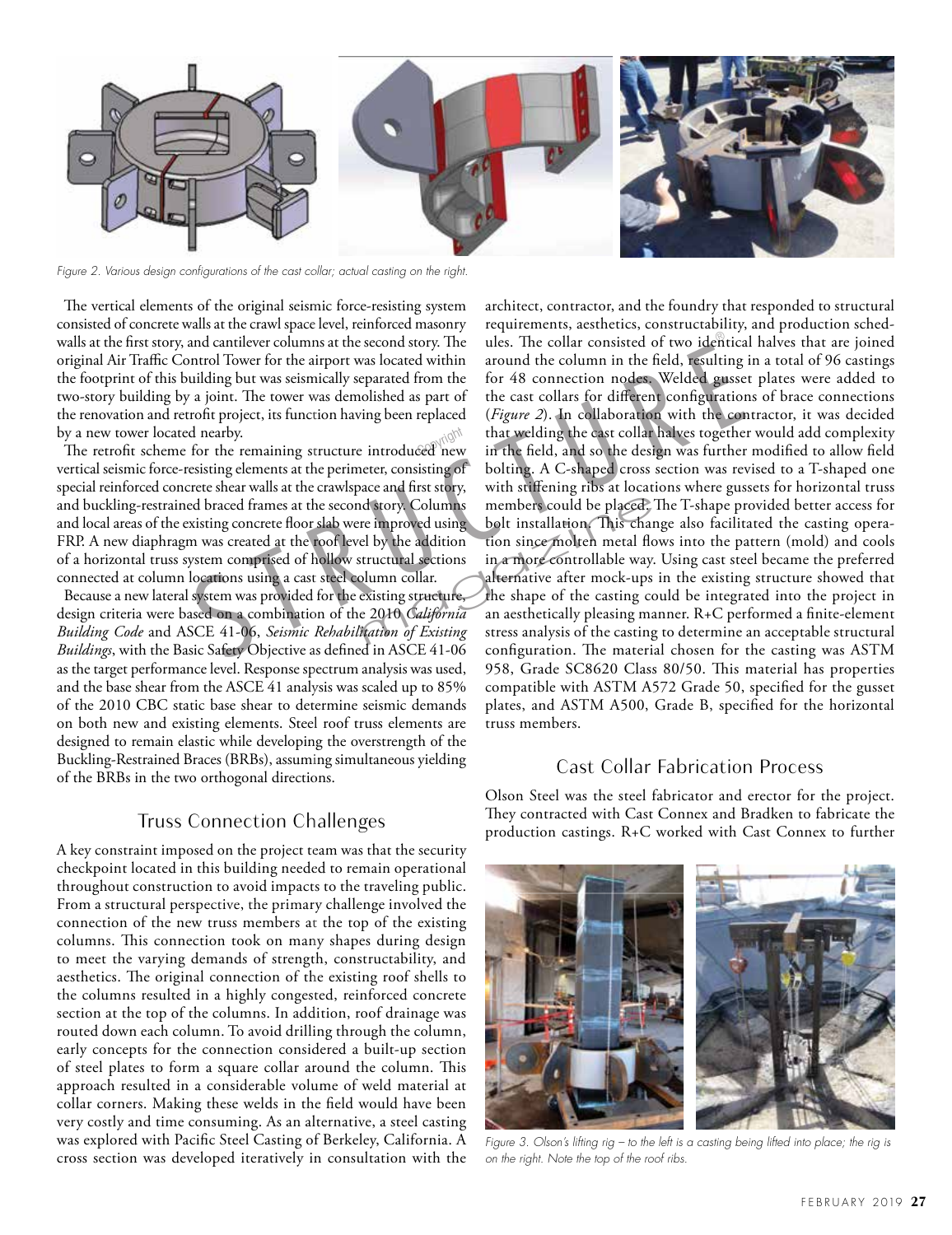refine the casting design, specifications, and quality assurance/quality control specifications to achieve the appropriate level of quality and reliability of the casting. In addition, Cast Connex/Bradken performed a finite element analysis for the casting production to show how molten metal flows into the casting and cools to optimize the pattern for production. The castings were fabricated in Bradken's Missouri facilities. Quality control, performed by Bradken, and quality assurance, performed by the Airport's testing agent Construction Testing Services Inc./Diversified Services, were implemented at Bradken's production site before the castings were shipped to Olson



*Figure 4. Shell infill – to the left is the installation of light gauge framing; it supports the metal decking shown on the right, creating a level roof plane. Courtesy of MWA Architects.*

Steel. A prototypical casting, the First Article, was tested using visual inspection, magnetic particle testing (MT), ultrasonic testvisual inspection, magnetic particle testing (MT), ultrasonic test-<br>ing (UT), and radiographic testing (RT). Samples of the casting metal were taken, and tensile tests and Charpy V-notch testing were performed. For the production castings, RT was eliminated and UT frequency was reduced, but the remaining testing was as required for the First Article. Castings were machined to tolerances that would facilitate subsequent steel fabrication; particular attention was paid to bearing surfaces at the bolted collar halves and to surfaces to receive welded gussets. C./Diversified<br>
Figure 4. Shell infill – to the left is the installation of light gauge framing; it supports the met<br>
on site before<br>
creating a level roof plane. Courtesy of MWA Architects.<br>
castring, the First Article, w

## Cast Collar Erection Process

Olson Steel's concept for the erection of the cast collars was to place the two halves around columns in the field on the floor level below the roof, bolt them together, and finally lift them into place. Each collar was supported from four existing roof shell ribs using a through-bolted bearing connection. Given that each collar weighed about 3 tons, this was no mean feat. Olson mocked up an assembly process in their yard using two forklifts, but this proved too difficult to achieve a safe, vertical lift of the collar. Olsen then devised a custom-made chain-hoist which allowed the collars to be picked at four points and reliably lifted to the top of the column (*Figure 3, page 27*). The collars were bolted to the existing roof ribs and grouted in place to provide good bearing between the existing column and the collar. The bracing was then

#### **New Release**

# **FloorVibe v3.0**

**Software based on the AISC Design Guide 11 2nd Ed.** *Vibrations of Steel-Framed Structural Systems Due to Human Activity* 

It's like having an in-house floor vibration expert! **FloorVibe v3.0** helps solve problems with structure vibration due to human activity in offices, residencies, health clubs, convention centers, and buildings housing sensitive equipment and occupancies. Plus, **linear stairs** and **footbridges**.

- **Expert Advice** such as what live loads to use, how to estimate damping,
- recommended acceleration or velocity limits, and more.
- Makes use of **the new complex** analysis procedures for **sensitive equipment and occupancies** in **DG11 2nd Ed.** easy.
- Has **Databases** for hot-rolled sections and castellated beams.
- Supports all types of **Joists** & **Joist-Girders** and **User Defined** sections.
- Automatically generates **Notes** and **Warnings**. **USC** and **SI units**.

**Order or upgrade at FloorVibe.com. E-mail FloorVibe@gmail.com**

assembled. The tolerances required Olson Steel to cut and weld one end of the horizontal brace members in the field to account for existing conditions.

# Roofing Enhancements

The original 48 hyperbolic paraboloid roof shells formed individual "inverted pyramids" supported by a column, resulting in an undulating roof plane where each shell had to be independently drained. One of the project goals was to create a "flat" roof with a global drainage plane to improve the roofing system's reliability and simplify its maintenance. The original 1960 design accounted for ponding of water in each shell, and so the initial plan for the retrofit was to fill the shells with EPS and foam – within the ponding load allowance – and maintain distributed loading. When the roofing contractor advocated an alternate infill design consisting of a light gauge framing "lid" (*Figure 4*), R+C developed a detailed computer model to analyze the significantly different way in which this scheme applies loads to the shells. In-situ load testing was used to validate the analysis results. mag testing was as<br>
achined to toler-<br>
The original 48 hyperbolic<br>
cation; particular vidual "inverted pyramids"<br>
lted collar halves undulating roof plane when<br>
drained. One of the project<br>
a global drainage plane to i<br>
an

# Summary

Construction on this \$85 million phased project started in mid-2014. The Port of Oakland moved into their office space in September of 2017 with the project substantially completed. The renovation and retrofit of Terminal 1 resulted in a sustainable approach to achieving the project's objectives (since the demolition and replacement of the existing building were avoided), while at the same time affording

continued operation of the security checkpoint. Formal LEED certification under the USGBC LEED rating system for Commercial Interiors (v2) for improved sustainability is currently being pursued, and the project is on track to achieve a LEED Gold rating.■

![](_page_2_Picture_23.jpeg)

*Jamison Curry is an Associate Principal at R+C. (jcurry@ruthchek.com)*

*Peter Revelli was the Executive Principal and EOR on the project. (prevelli@ruthchek.com)*

*Marko Schotanus is a Senior Associate at R+C. (mschotanus@ruthchek.com)*

ADVERTISEMENT–For Advertiser Information, visit STRUCTUREmag.org

dist STRUCTUR